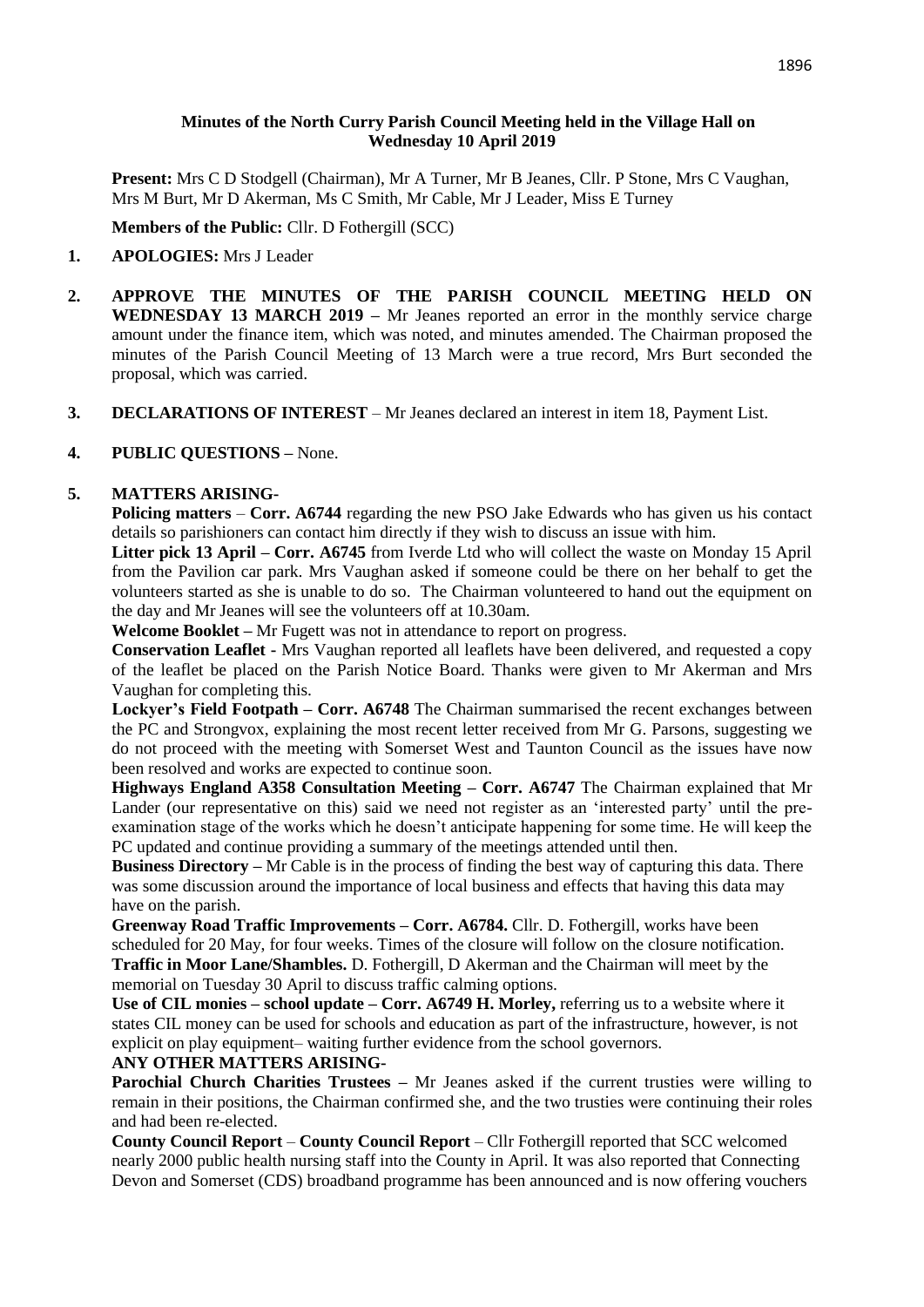through the BDUK Better Broadband Scheme; details can be found by visiting the website. Virtual Reality headsets are now available at libraries across Somerset as part of the Somerset Digital Skills Talent Academy. SCC are now able to work with a sponsor organisation to deliver a free school in South Somerset for children with Special needs. A countywide parking review is underway which may include Taunton town in the near future. Finding employment for those with learning difficulties can be challenging, Cllr. Fothergill was pleased to report that full time employment contracts with EDF Energy have now been secured for all six apprentices placed with them. D of E awards has seen an increase of 20% in the last year. 2018/19 saw more than 2,600 pupils from over 60 schools and youth organisations taking part. SCC are working to replace some of the existing in-house school minibus fleet operating around Somerset to full size, 53 seat buses or coaches in order to deliver cost savings and introduce competition to the marketplace. The Somerset Wellbeing Framework has 50 schools registered. To date 250 teaching staff have attended training in how to manage self-harm, 100 in bereavement and loss training and 100 staff have registered for the eating disorders training.

## **6. APPLICATIONS FOR COMMENT BY NORTH CURRY PARISH COUNCIL** *24/19/0014/T – NOTIFICATION TO CARRY OUT MANAGEMENT WORKS TO ONE ATLAS CEDAR TREE WITHIN NORTH CURRY CONSERVATION AREA AT 14 STOKE ROAD, NORTH CURRY.* Mr Turner explained the proposed works were taking place in order to ensure the tree was safe to remain in place. After discussion, he proposed we support the application, seconded by the Chairman, which was carried. Cllr. Stone abstained.

### **7. TO CONSIDER REVISION/UPDATE OF TREE POLICY**.

Cllr. Stone introduced the document and explained the amendments. Ms Turney proposed we adopt the revised policy, seconded by Ms Smith, which was carried.

### **8. TO CONSIDER QUOTES AND AGREE PAYMENT FOR CONFIDENTIAL WASTE**

**REMOVAL.** The Chairman explained that the previous clerk had looked into confidential waste removal from the office for old planning applications, and that three quotes had now been received. After discussion, it was agreed Cllrs would help review the applications, and as guidance on what to keep, it was decided that only applications involving a listed building, or those that related to more than one building, be held back in office for further review. The Chairman proposed we agree the cost for the service, Perrys Recycling had provided the cheapest quote at £93 for 30 sacks to be delivered, collected and destroyed, this was seconded by Mrs Burt, which was carried.

#### **9. TO CONSIDER THE NEED FOR A BENCH ALONG THE HEALTH CENTRE FOOTPATH**

Cllr. Stone reported on the need for a bench on Nine Acre lane to provide a resting point along the footpath, which leads to Loscombe Meadow. It was discussed and Mr Jeanes proposed this be agreed, subject to the approval of the Loscome Meadow Management committee, this was seconded by Mr Turner, which was carried. Further discussion on benches resulted in a request for Cllr. Stone to revise the current report and include a review of all benches within the Parish, and the need for an annual inspection of these, which will be discussed further at the meeting in May.

## **10. TO CONSIDER REPLACING LOSCOMBE MEADOWS ALLOTMENT GATES AND TO**

**APPROVE THEIR COST.** Mr Jeanes explained the ongoing issues with the allotment gates at Loscombe Meadow. He reported that Mr Alford had passed our concerns to the customer care department, but the clerk had not had a response to the letter requesting a different gate and specification. After discussion, Mr Jeanes proposed that subject to the response from Strongvox, an amount of £350 be agreed to replace the posts and gates to a suitable standard, and if this was the action, that the management committee be informed of the plans, this was seconded by Mr Cable, which was carried.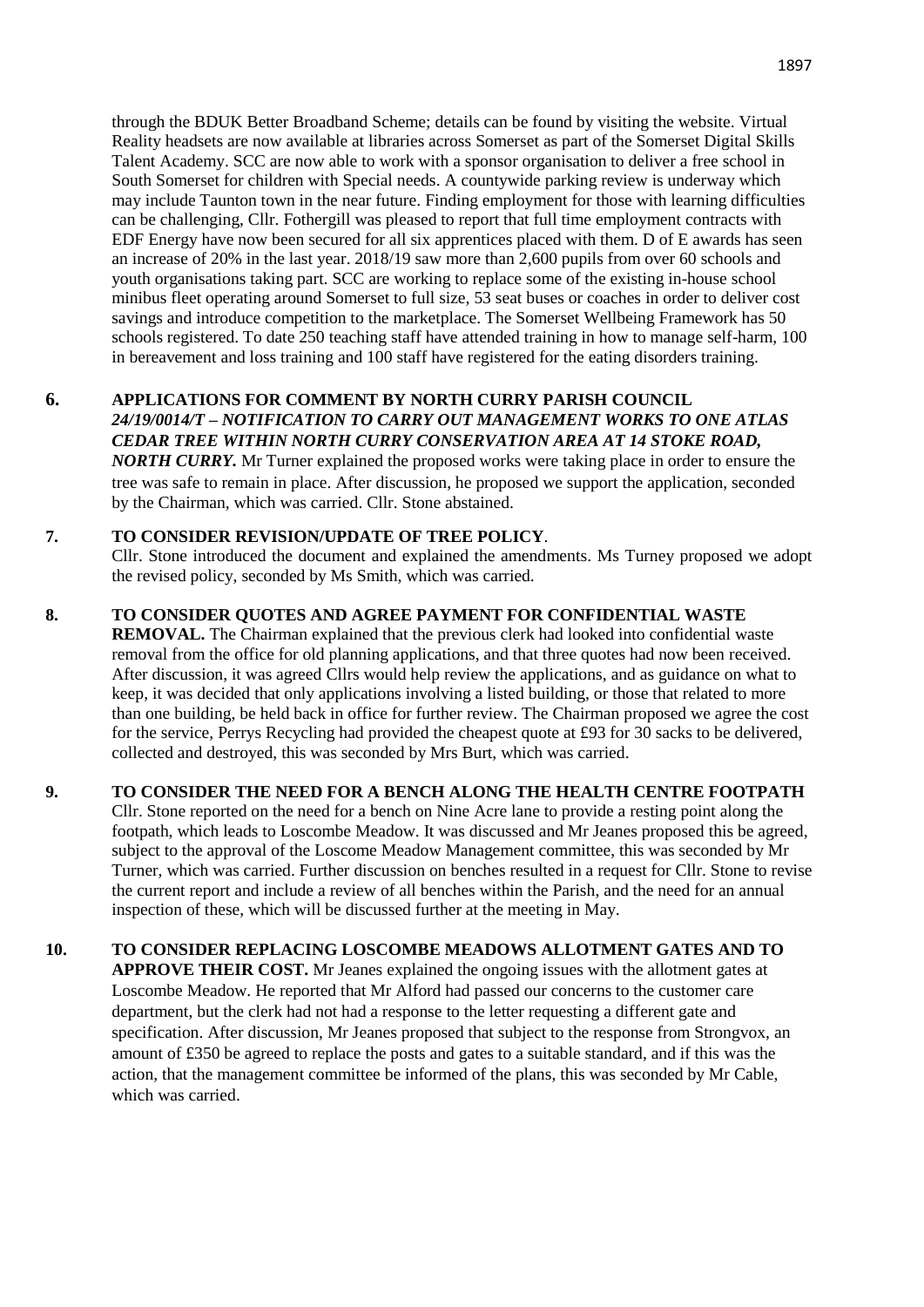## **11. TO CONSIDER TRIMMING AND CUTTING AROUND THE PARISH SIGNS AND**

**APPROVE THEIR COST.** Cllr. Stone had confirmed that Mr Musgrove was willing to do the trimming and cutting at the same rate as he did last year. The Chairman proposed we approve the cost; this was seconded by Mrs Vaughan, which was carried.

# **12. TO AGREE FINAL AGENDA FOR APM.**

After discussion, the agenda was agreed with a request to shorten the reporting time from North Curry Sport Ltd to up to a maximum of 5 minutes, due to the length of the agenda.

# **13. CORRESPONDENCE**

**A6744** - **A6751** already covered in matters arising and previous agenda items.

**B6752 - Road closure notification, Newport Road -** noted.

**B6753 - Road closure notification, Meare Green Lane –** noted

**B6754 - Contact information for Somerset West and Taunton Council (TDBC) –** noted

**B6755 - Public Consultation – Hinkley Point C Power Station** – noted

**C6756 – Newsletter April –** noted

# **14. FINANCE**

**The Monthly Account** was presented by Mr Jeanes, who proposed it be accepted, seconded by the Chairman, which was carried.

There was some discussion regarding the draft accounts, it was agreed an amendment to the expenditure item White St. Storage Shed, be changed to Machinery Store as it was a more accurate description. The Chairman presented the payment list and proposed it be accepted, this was seconded by Mr Cable, which was carried, Mr Jeanes abstained.

## **Payment list**

| $\sim$ $\sim$ $\sim$ $\sim$ $\sim$ $\sim$ $\sim$ |                         |                                           |        |
|--------------------------------------------------|-------------------------|-------------------------------------------|--------|
| <b>Cheque No</b>                                 | Payee                   |                                           | Amount |
| <b>BACS</b>                                      | <b>B.</b> Jeanes        | <b>Grass Cutting</b>                      | 21.00  |
| <b>BACS</b>                                      | <b>Stable Committee</b> | <b>Electricity Change Charge</b>          | 106.51 |
| <b>BACS</b>                                      | W. Baldwin              | Salary April                              | 674.05 |
| <b>BACS</b>                                      | <b>NCVH</b>             | Rent                                      | 31.02  |
| <b>BACS</b>                                      | Somerset Woods          | 1 <sup>st</sup> payment to memorial woods | 140.00 |
| <b>BACS</b>                                      | <b>HMRC</b>             | NI & PAYE                                 | 304.59 |

# **COMMITTEE / DELEGATE REPORTS-**

**Footpaths –** Cllr. Stone presented a photo of the footpath by Moredon, which has now been trimmed, the steps gravelled and now has a kissing gate at the end. He also requested permission to purchase more postcrete. The Chairman proposed this payment be reimbursed to Cllr. Stone when it is received, seconded by Mr Akerman, which was passed.

**Playing Fields –** Mr Turner reported the committee are considering installing a 'Trim Trail' as per the April newsletter and are waiting for views from parishioners before a decision is made.

**Village Hall –** Mrs Burt confirmed the Village Hall AGM was on 30 April 2019. A vacancy has arisen for a booking secretary. It was reported that the spin bus is no longer visiting the VH car park. The wifi is now working but still requires a password, once set up; the login details will be available in each room. The Julie Felix concert raised a profit of £600.

**Tree Warden –** Cllr. Stone reported some trees leaning on Windmill Hill. The leaning trees on Helland Hill were discussed and it was agreed Cllr. Stone would find out who the landowner is before we take further action.

**Road Safety –** Mr Akerman reported that there are two new sites agreed for speedwatch, Knapp Lane and Moore Lane. These are waiting to be signed off by highways.

**Allotments –** nothing to report

**Stable –** Mr Jeanes reported the boiler is not working effectively. Cllr Stone raised the issue of replacing this with an environmentally friendly option. Mr Akerman proposed we wait on ordering a new boiler, review the system, and consider an air source heat pump; this was seconded by Cllr. Stone, which was carried. Mr Turner abstained.